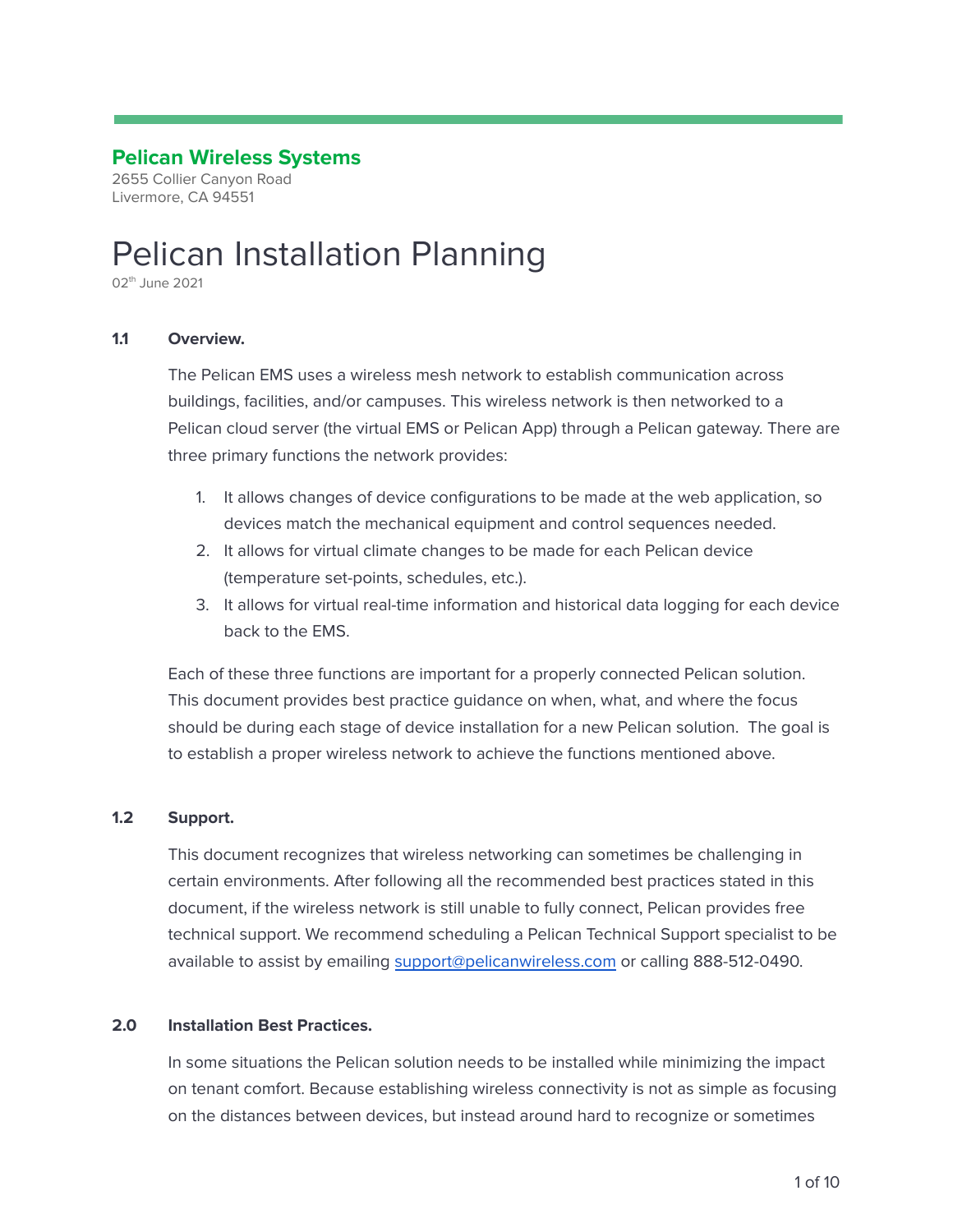invisible interferences, we advise installing and powering On all Pelican devices before focusing on the wireless network. Although this sounds counterintuitive in reducing tenant discomfort, if the below best practices are followed, the overall climate equipment should remain functional while the new Pelican devices are being implemented. Once all devices are mounted and powered On, device configuration adjustments can be made to meet each application, and the completion of any device wiring can be done.

**Important:** The installation sequence explained below details the order in which to install Pelican devices. This process is not focused on, nor does it mean every device will immediately connect to the wireless network. What is important is establishing the highest number of wireless points across the facility, so that devices can route around interferences and connect back to the gateway.

#### **2.1 The Gateway (GW400).**

The most critical device to plan is the Pelican Gateway. It should always be assumed that a single gateway will be used to bridge the entire Pelican solution to the Internet<sup>1</sup>.

The ideal location for the gateway depends on the facility's layout. For a single building installation, this normally means as central inside that building as possible. For a campus, this normally means on the exterior wall inside the central building of the campus. The intent is to have as many Pelican devices establish a direct connection to the gateway to help increase the overall health of the network.

In a campus installation, it is also advisable to identify multiple installation locations for this gateway. Sometimes the initial location might not prove to be as ideal as first considered, and therefore the gateway will need to be moved. This is further addressed in Section 2.2

Never install the gateway in an electrical room or in a room with concrete walls. Always install the gateway away from other networking equipment, electrical equipment, network racks, metal objects, or metal structures, since all those can restrict or interfere with the gateway's wireless signal. Never install the gateway inside a metal enclosure, sitting or hanging on a network rack, placed on the floor, or left on a desk or other flat surface. It is advisable to not install the gateway on a wall or in a room that has a bathroom on one or multiple sides of it since mirrors block wireless. And we advise not to install the gateway near a stairwell since those are generally built with more dense structural material which can reduce wireless strength. The gateway should always be mounted high on a wall.

In many situations the gateway will need to be installed outside of the room that has the networking equipment or Ethernet port the gateway will be connected to. It is smart to

 $1$  Go to section 4.0 Step 2 Option 2 for more information on using a second Gateway for a single site and what to pay attention to.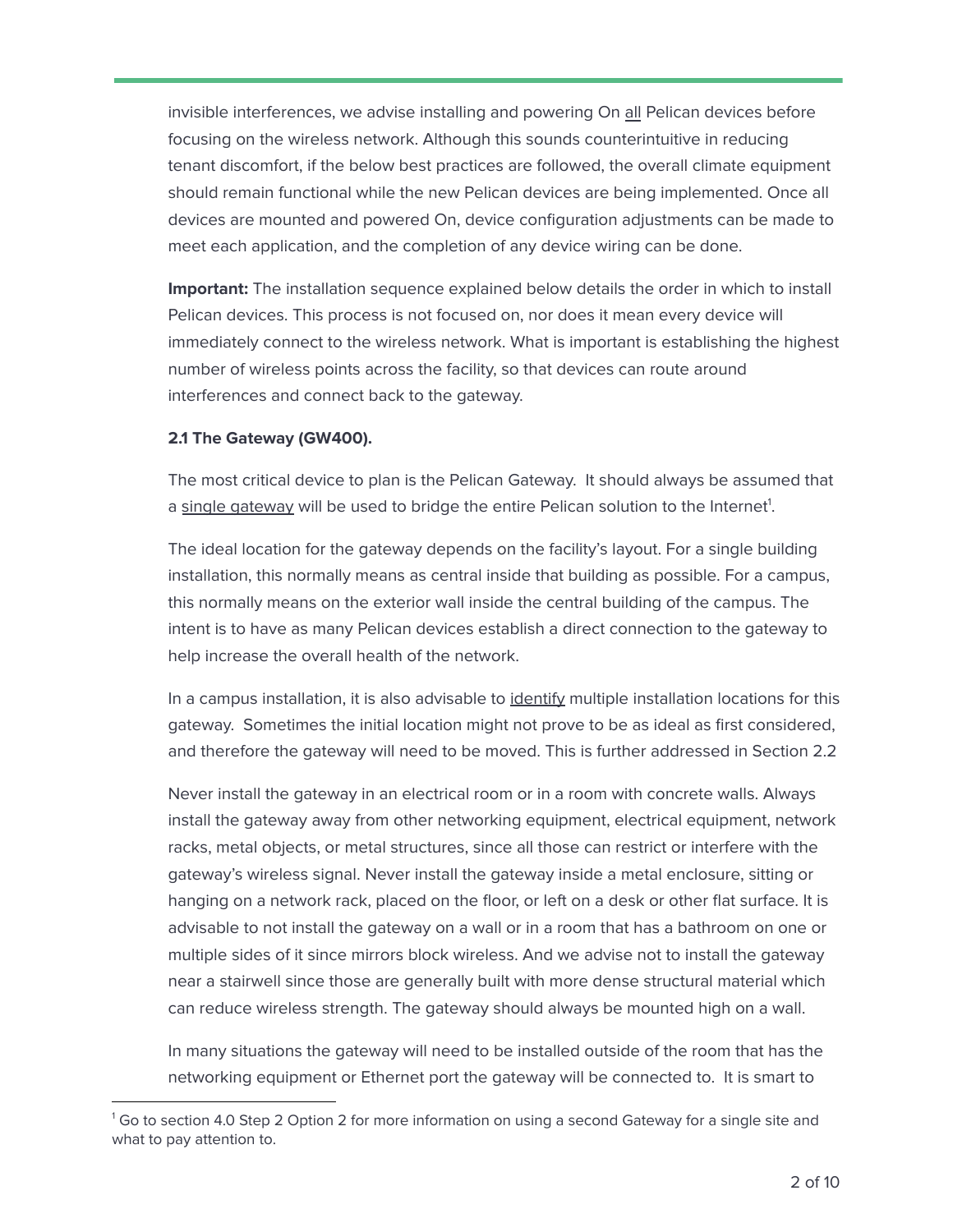plan this location well in advance and determine if an Ethernet cable will need to be run to the room where the gateway will be mounted.

If the client has an IT department, they should be consulted and directed towards the ideal gateway installation location. A plan should be in place on which Ethernet port(s) the gateway can be connected to for its out-bound Internet connection.

Once the gateway installation location is understood, the gateway should be installed and a new Pelican site should be set up well before the planned installation of any other Pelican devices. Planning the gateway's installation properly helps identify any Internet networking issues that might need to be addressed by the client's IT department.

Note: Networking rooms are not always situated in the building in an ideal location for the gateway. If there are no alternative secure locations for the gateway to be mounted in, it is okay to install the gateway in the networking room well away from the other networking equipment. The goal is to achieve the greatest number of direct device connections to the gateway as possible. If the gateway is unable to be located in an ideal location, it might require further evaluation after the rest of the Pelican devices are installed and powered On. This is further addressed in Section 2.2: Step 5: Evaluate the wireless network.

# **2.2 Installing all hardwire powered Pelican devices.**

Most Pelican solutions consist of many different Pelican devices. The order that these devices get installed in can assist with bridging the wireless network across a facility or campus.

For installations with multiple buildings, start by installing all the Pelican devices in the building with the gateway. Make sure that every device in that building is connected to the wireless network before moving to the next building(s). This practice should continue for each building.

Note: It is not always critical that each device is immediately wired to control its equipment when first installed. It is more important that each device is mounted and powered On, so that it can begin acting as a wireless repeater.

We cannot state this enough: As you begin installing Pelican devices, do not worry about the wireless network until every Pelican device is installed and powered On. This is because wireless connectivity is not about the distances between devices, but instead about navigating the wireless around hard to recognize or sometimes invisible interferences. This navigational routing is accomplished through installing lots of Pelican devices. This is the beauty of a self-creating and self-healing wireless mesh network, it is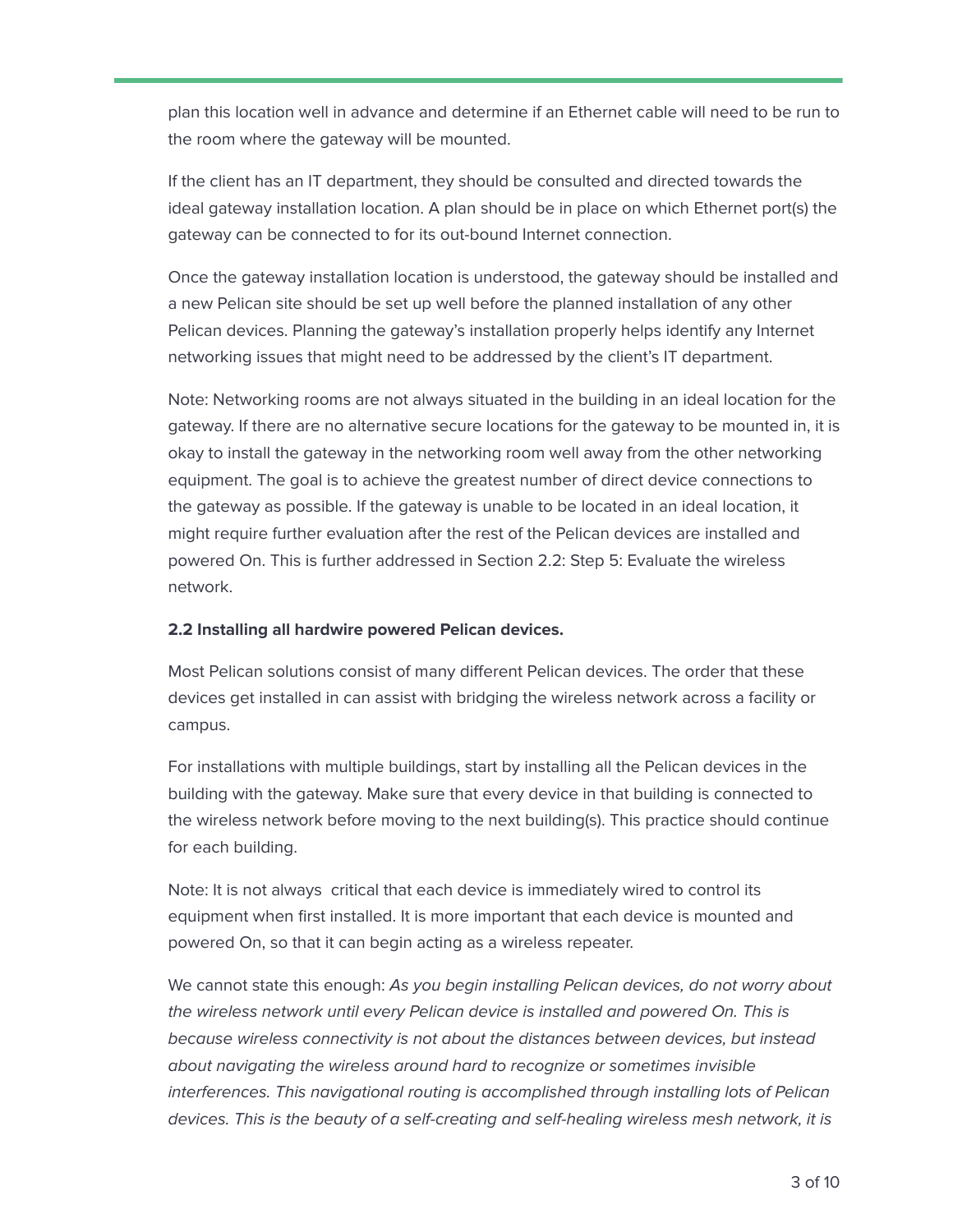designed to intelligently bridge the wireless connections across large footprints and around obstacles. But, it does require patiences and a proper installation plan that matches the wireless architecture to be successful in a timely fashion.

# **Step 1: Install all Pelican Thermostats which directly controller their own HVAC equipment.**

We recommend starting by installing the thermostats, and their wired accessories, that have direct control of their own HVAC equipment. These thermostats will normally be provided 24 VAC power by their HVAC equipment. Once installed and powered On, every thermostat becomes a network repeater and will help bridge the wireless to more Pelican devices.

Thermostats are great wireless bridges because HVAC needs to heat and cool the entire building. This means that thermostats are normally well distributed around a facility, which is ideal for networking.

Always try to avoid installing a thermostat in a location where it is surrounded by metal, since metal blocks the wireless signal.

In many situations, the thermostat can immediately be used to control the HVAC equipment, even if it is unable to connect to the wireless network. The thermostat can be set to control a Conventional or Heat Pump HVAC unit directly though its local interface.

Note: When controlling a Conventional HVAC unit, the default Pelican thermostat configuration is for the thermostat to NOT enable the fan during a heat cycle. This is because many gas fired HVAC equipment have their own internal logic for when the fan is to be enabled during a heating cycle. If the thermostat must turn the fan On for a heating cycle and you are temporarily unable to configure the thermostat through the Pelican App, this is okay. In the meantime set the Fan to ON. This will force the fan to run and the thermostat will be able to heat the room while you continue to install the rest of your Pelican devices and build your wireless network.

# **Step 2: Pelican Zone Controllers (Z8 or Z24).**

A Zone Controller is a combination of two devices: the air handler controller and its antenna. Many times the air handler controller is installed at the HVAC equipment it will be controlling, which is not always a great location for the wireless network to reach. Because the antenna can be installed in a separate location from the air handler controller, it is good to plan installing the antenna in a location where it is central to where the zone thermostats are to be installed. Many times this location is above a drop down ceiling or in a room that allows for good wireless communication (avoid electrical rooms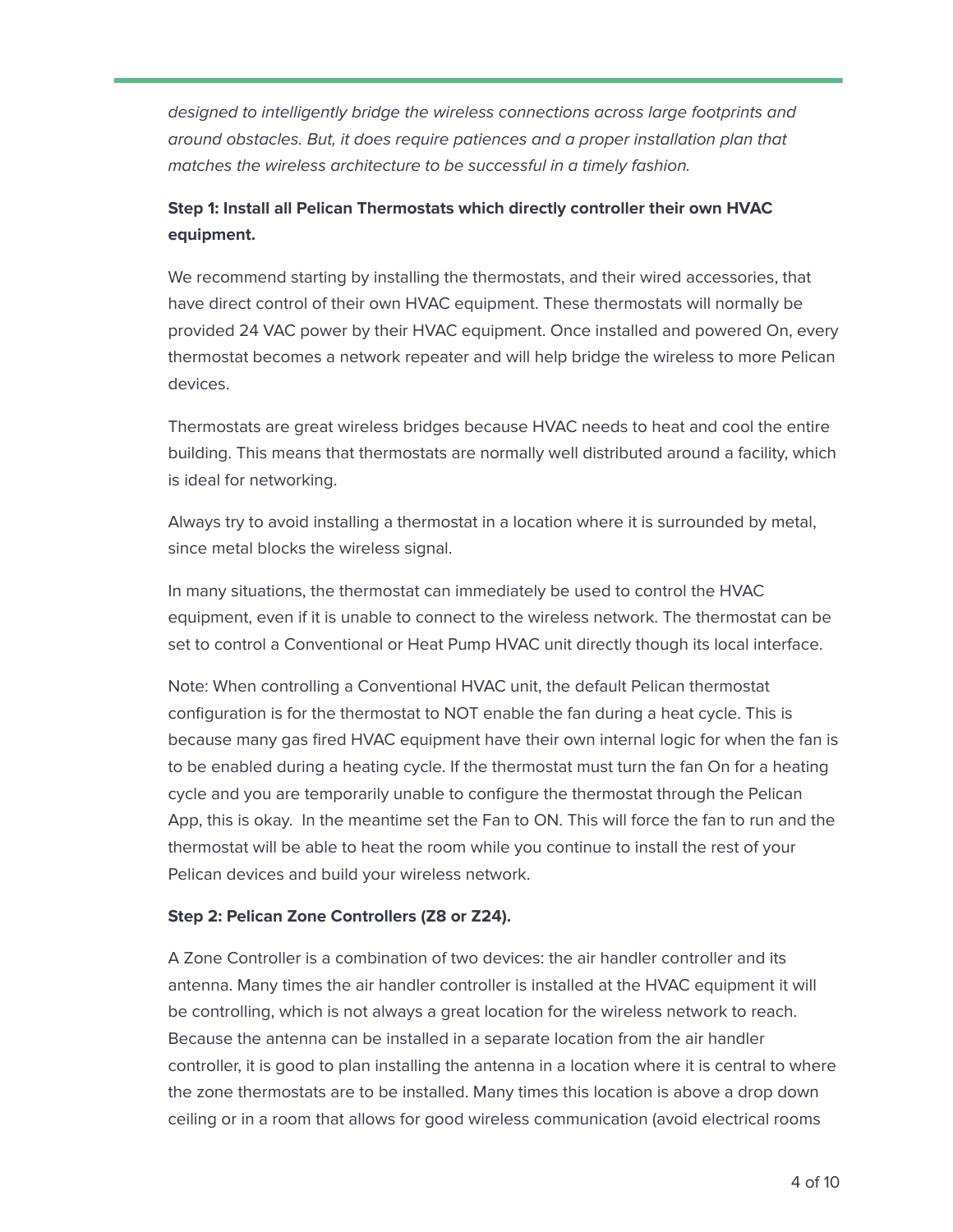or networking rooms; if able). The antenna requires a 3-wire connection to its air handler controller.

We recommend mounting the zone controller and its antenna and then providing them power before wiring the zone controller to control the HVAC equipment. The reason to power-up the zone controller is because it needs to be connected to the Pelican App for zone thermostats to be properly configured. Once the zone controller and all its zone thermostats are installed and powered On, then you can complete the installation.

Remember, these steps are about getting devices installed and power on, but not necessarily immediately getting them connected to the wireless network or controlling their HVAC equipment. Do not worry about the wireless network or device connectivity until every hardwired Pelican device is installed and powered On.

Note: Never install the antenna on a metal surface or inside a metal enclosure. Wireless is unable to communicate through metal.

# **Step 3: Install all Pelican Thermostats that will control a zone damper.**

This is similar to Step 1, but should be installed after the zone controller and its antenna have been installed and power On. This is because to properly configure these zone thermostats the zone controller will need to be part of the network.

If the zone thermostats are installed before the zone controller this is also okay and actually good practice as well. The important part is to make sure that the zone controller and its antenna are installed and powered On, so that once the wireless network is established everything can be configured.

Note: Zone damper thermostats will be unable to control their dampers until they are communicating with the wireless network and are properly configured through the Pelican App. Even though this can be a temporary inconvenience, continue to install all zone thermostats before worrying about the wireless network and the thermostat's configurations.

Each thermostat is a valuable asset to getting the wireless network across the facility. Because of this process, it is highly recommended that zone system installations are well planned out and allow for plenty of time to get all devices installed and powered On, so the wireless network can properly establish.

# **Step 4: Pelican Power Control Modules (PM5-120/240).**

A Power Control Module is also a combination of two devices: a relay pack and its antenna. The relay pack is normally installed close to the equipment it will be turning On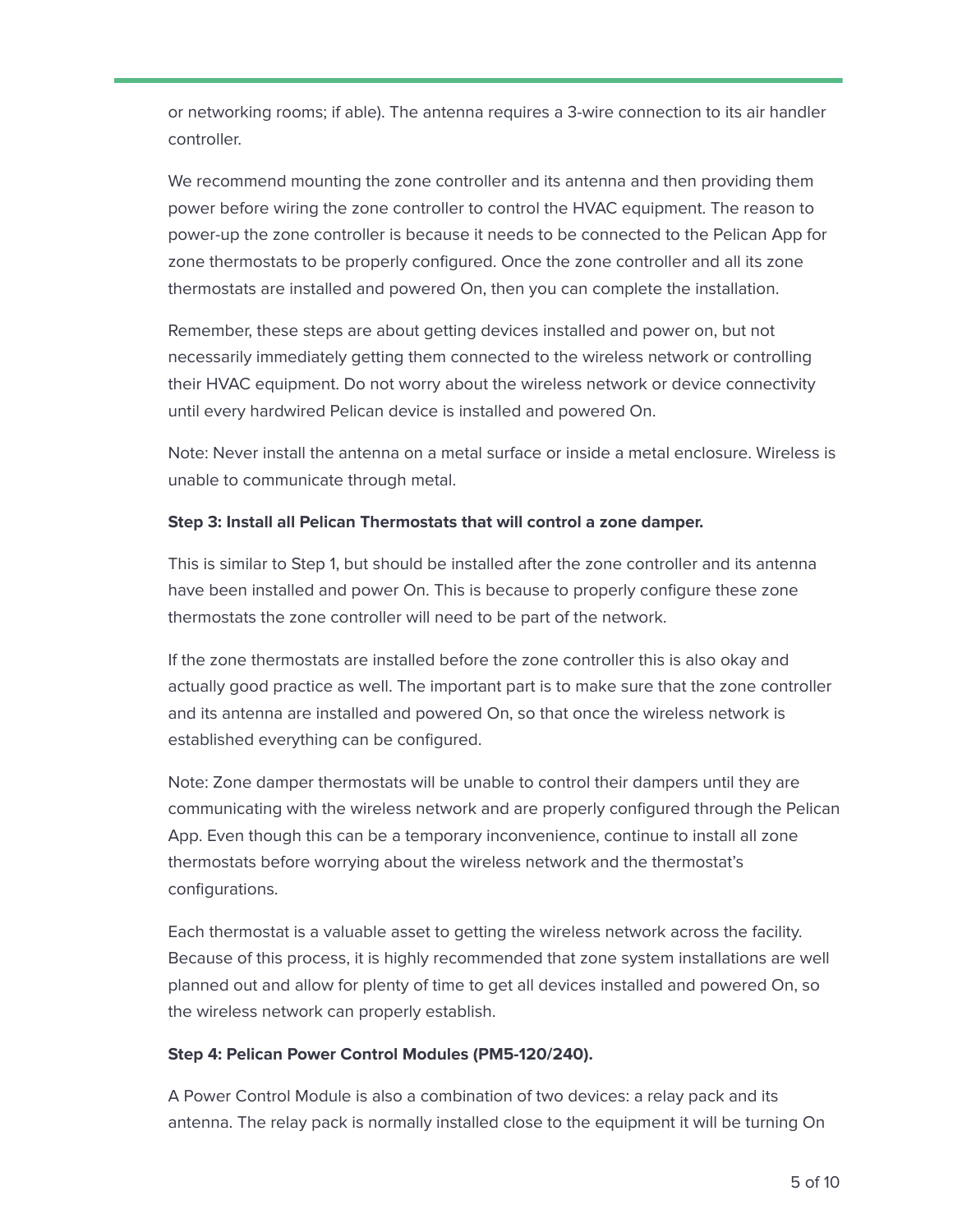and Off, while the antenna is able to be installed where it can easily connect to the Pelican wireless network. A 3-wire connection is required between the antenna and the relay pack.

Power Control Module antennas are valuable assets for the wireless network because its antenna is considerably stronger than a thermostats, and it can be installed in a location where it can assist in bridging the wireless over larger gaps.

We recommend mounting the relay pack and its antenna and then providing them power before wiring the relay pack to control its equipment. The reason to power-up the relay pack and its antenna is because its antenna is a valuable wireless repeater and should be utilized for proper wireless networking. Once all hardwired devices are installed and powered On, then you can complete the installation.

Note: Never install a power control module's antenna next to a Pelican repeater. These are both very powerful wireless devices and there are no networking reasons to install them close together.

Never install an antenna on a metal surface or inside a metal enclosure. Wireless is unable to communicate through metal.

# **Step 5: The wireless network.**

At this step all Pelican devices with hardwired power should be installed<sup>2</sup> and power On. If there are still devices that need to be installed DO NOT worry about the wireless network until everything from Step 1 to Step 4 have been completed.

If everything was followed in the steps above, in the greater majority of installations the wireless network should be well established and devices can now be accessed through the Pelican App. Configuration of the devices can now be completed and any devices that need to be wired to control their equipment can be finished. Also, it is at this point that any battery powered devices should be installed.

If there are devices still unable to connect, follow the recommendations below in section 3.0.

# **3.0 Evaluating the wireless network.**

# **3.1 Network Map.**

 $2$  If this installation is for multiple buildings, then all Pelican devices with hardwired power, in the building with the gateway, should now be installed.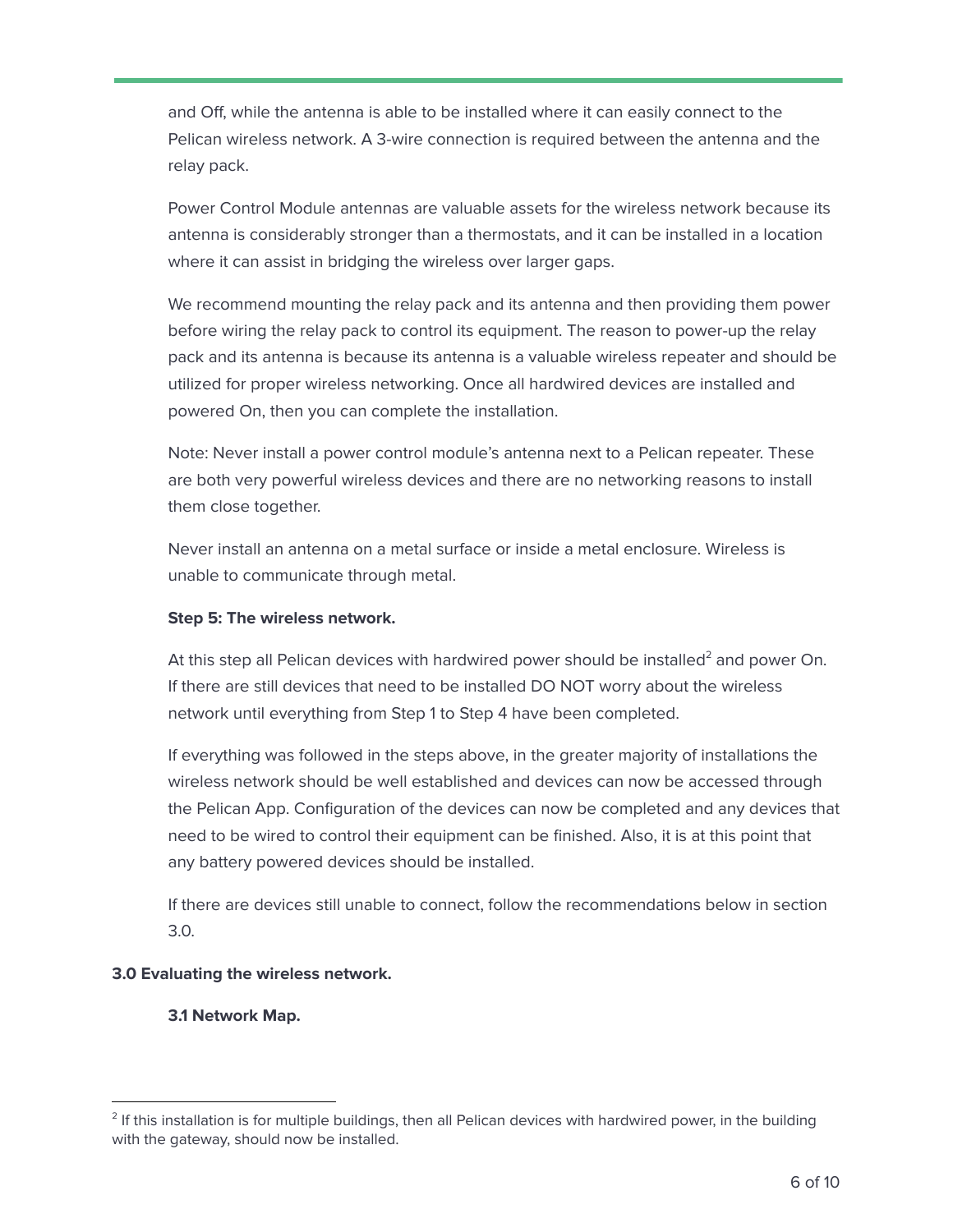When evaluating the wireless network, the first step is to upload a Network Map into your Pelican App. This can be done by logging into the App > Admin > Network Map > Menu (in the upper right hand corner) > and then selecting Floor Plan.

The Floor Plan should represent the layout of the facility or campus (line drawings or a Google Map image work well). Any of the following files can be used as a network map: PNG, JPEG, GIF, or PDF.

With a network map added to your Pelican solution, you can place the individual Pelican devices on the map where they are installed and use this to evaluate the wireless network.

To move devices, select the Lock button in the upper right hand corner so it shows Unlocked. Select and drag the devices to the locations where they are installed.

# **3.2 An entire section of the building is not connected to the network.**

If over 30 minutes has passed since all devices were installed and there is an entire section of the building that has still not connected to the network follow these steps:

#### **Step 1: Confirm that the gateway is installed in an ideal location.**

The network map should show a high number of direct blue connections from the gateway to other Pelican devices. If only one or two bue connections exist, relocate the gateway to a better location in the building.

If a gateway is relocated, allow at least 45 minutes to pass before re-evaluating the network.

#### **Step 2: Install a repeater.**

A repeater can be installed between where the devices are that cannot communicate and where the wireless network is established.

Never install a repeater next to another Pelican device. This will not assist the wireless network.

Never install a repeater in a room with concrete walls. Always install the repeater away from other networking equipment, electrical equipment, network racks, metal objects, or metal structures, since all those can restrict or interfere with the repeater's wireless signal. Never install the repeater inside a metal enclosure, sitting or hanging on a network rack, placed on the floor, or left on a desk or other flat surface. It is advisable to not install the repeater on a wall or in a room that has a bathroom on one or multiple sides of it since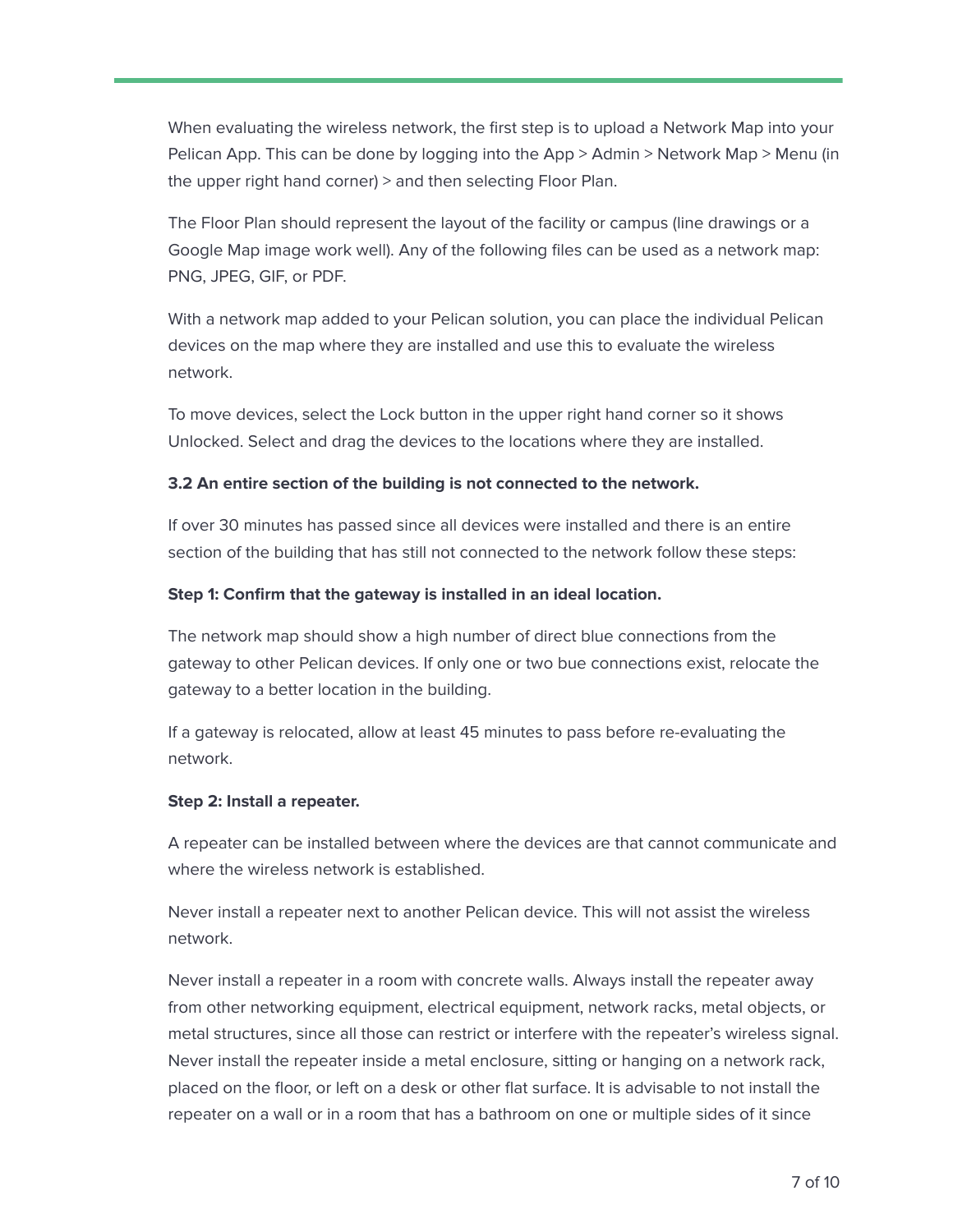mirrors block wireless. And we advise not to install the repeater near a stairwell since those are generally built with more dense structural material which can reduce wireless strength. The repeater should always be mounted high on a wall.

Always provide the repeater 45 minutes before re-evaluating the wireless network. With a repeater installed the wireless routes between devices are going to be re-established, so some time is required for the network to situate itself.

It is always an advantage for repeaters to communicate directly with the gateway. If 45 minutes have passed and the repeater does not have a direct route to the gateway, then Pelican Technical Support can provide further assistance on confirming if it is in a good location or needs to be moved.

#### **3.3 A Power Control Module or Zone Controller is not connecting to the network.**

If over 30 minutes has passed since all devices were installed and there is a Power Control Module or Zone Controller that has still not connected to the network follow these steps:

#### **Step 1: Confirm that the device's antenna is installed in an ideal location.**

Always start by moving the antenna of the device to a better location before moving on to further steps.

- 1. It is important that these devices are able to communicate directly with the thermostat they are sequencing with.
- 2. The Power Control Module's antenna is considerably stronger than a thermostat, so it should be installed in a location where it can easily connect to multiple devices part of the wireless network.

#### **Step 2: Install a repeater.**

A repeater can be installed between where the device's antenna is and where the wireless network is established. Always provide the repeater 45 minutes before re-evaluating the wireless network. With a repeater installed the wireless routes between devices are going to be re-established, so some time is required for the network to situate itself.

Please read Section 3,2 Step 2 for more information on using a repeater.

# **4.0 Installing Additional Buildings.**

**Step 1: Install a repeater.**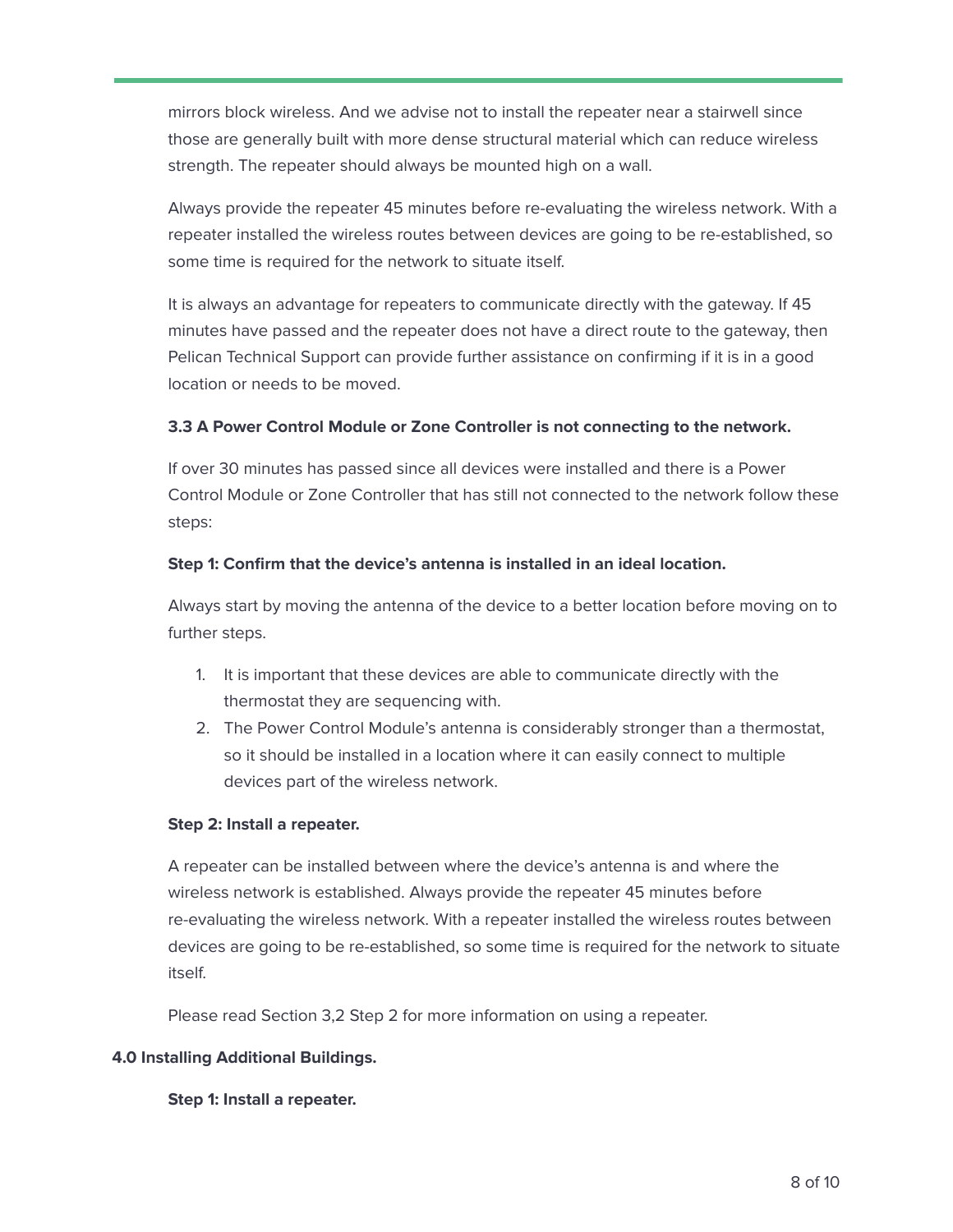After the building with the gateway is fully installed and networked, the next building can be addressed. If there are multiple buildings, start with a building that is situated, as close to possible, across from the gateway.

In some cases, bridging additional buildings requires adding repeaters. Install a repeater on the exterior wall inside the second building that faces the gateway. It is always an advantage for repeaters to communicate directly with the gateway; when possible. The repeater should connect in about 5 minutes, with both its lights being solid green indicating that it has established a wireless connection. If this occurs, follow section 2.2 Step 1-4 and install all the Pelican devices in the new building. If the repeater does not connect to the primary building, then install a second repeater in the first building in a location that is across from the repeater, but not in the same location as the gateway.

If 5 minutes have passed and the repeaters do not connect, then move on to following Section 2.2 Steps 1-4 of this document and install all the other Pelican devices in the new building.

After all Pelican devices have been installed in the second building and 45 minutes have passed, and the two repeaters are unable to connect, move on to any additional buildings that need to be installed.

Follow the recommendation in this section for installing repeaters in the next building and then getting all the other Pelican devices installed and powered On.

Note: Always install a repeater inside the building, never install it on a roof or on an exterior wall exposed to outside elements.

#### **Step 2: Evaluate the network.**

As buildings connect to the network, you can follow the recommendations in section 3.0 of this document on how to evaluate the wireless network.

If all steps are taken in this guide, all Pelican devices, and repeaters have been installed as directed, and one or more buildings are not connecting to the network, then you can install a second gateway.

**Install a second gateway.**